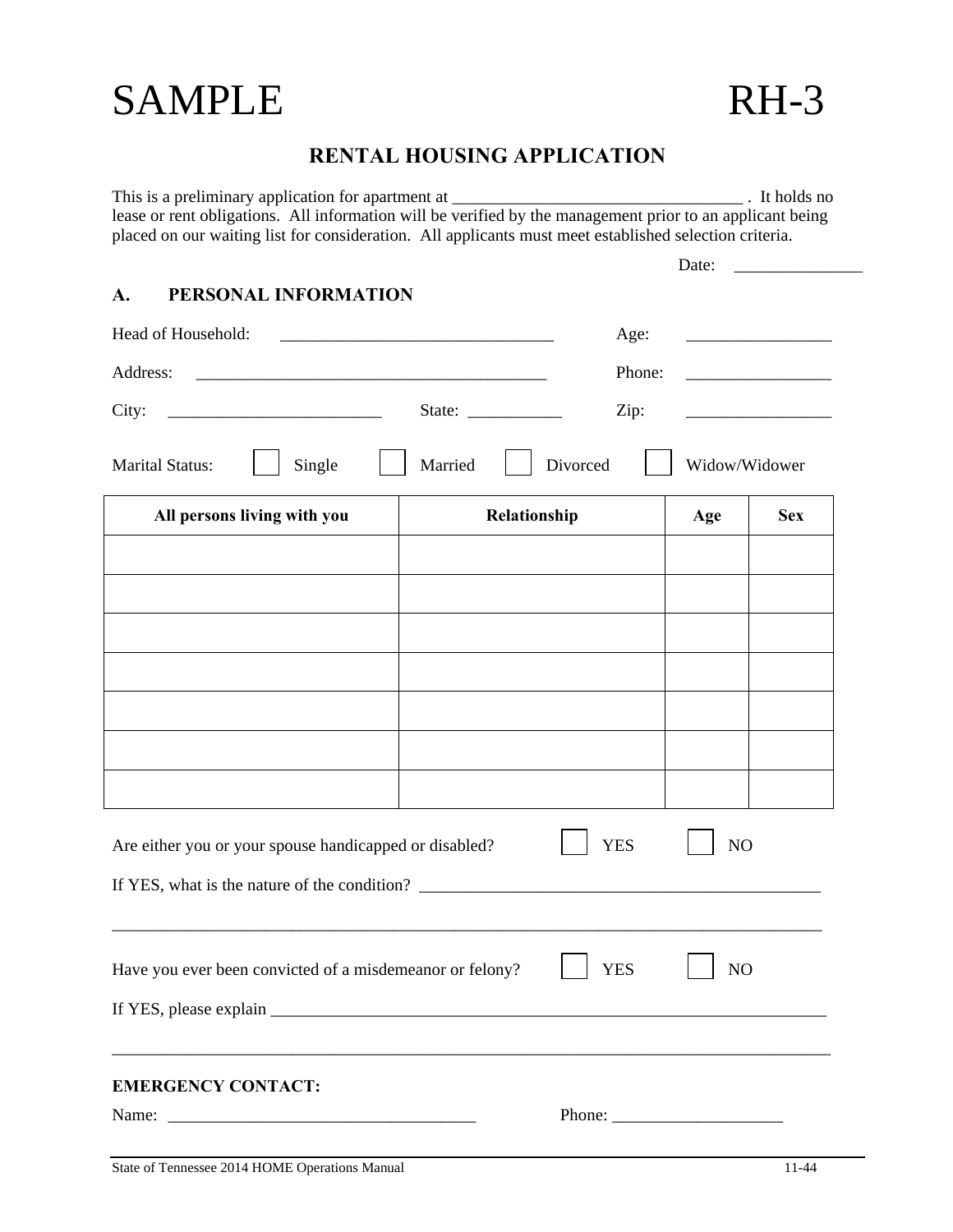### **B. PRESENT HOUSING INFORMATION**

| How long have you lived at your present address? |               |        |  |  |
|--------------------------------------------------|---------------|--------|--|--|
| If you presently rent, how much is your rent?    | $\frac{1}{2}$ | per    |  |  |
| Landlord's Name:                                 |               | Phone: |  |  |
| Address:                                         |               |        |  |  |

# **C. DEBTS**

List all current debts, including loans, credit purchases, credit cards, hospital/doctor bills, etc. Attach a separate sheet if necessary.

| <b>COMPANY/LENDER</b> | <b>AMOUNT OWED</b> | <b>PAYMENT</b> | <b>FREQUENCY</b> |
|-----------------------|--------------------|----------------|------------------|
|                       |                    |                |                  |
|                       |                    |                |                  |
|                       |                    |                |                  |
|                       |                    |                |                  |
|                       |                    |                |                  |
|                       |                    |                |                  |

If you have ever failed to pay a debt, had a foreclosure, taken bankruptcy, or had a judgment against you for debt, attach a separate sheet of paper explaining the details.

## **D. REFERENCES**

List three (3) people not related to you by blood or marriage whom we may contact as references

| <b>NAME</b> | <b>ADDRESS</b> | <b>TELEPHONE</b> |
|-------------|----------------|------------------|
|             |                |                  |
|             |                |                  |
|             |                |                  |
|             |                |                  |
|             |                |                  |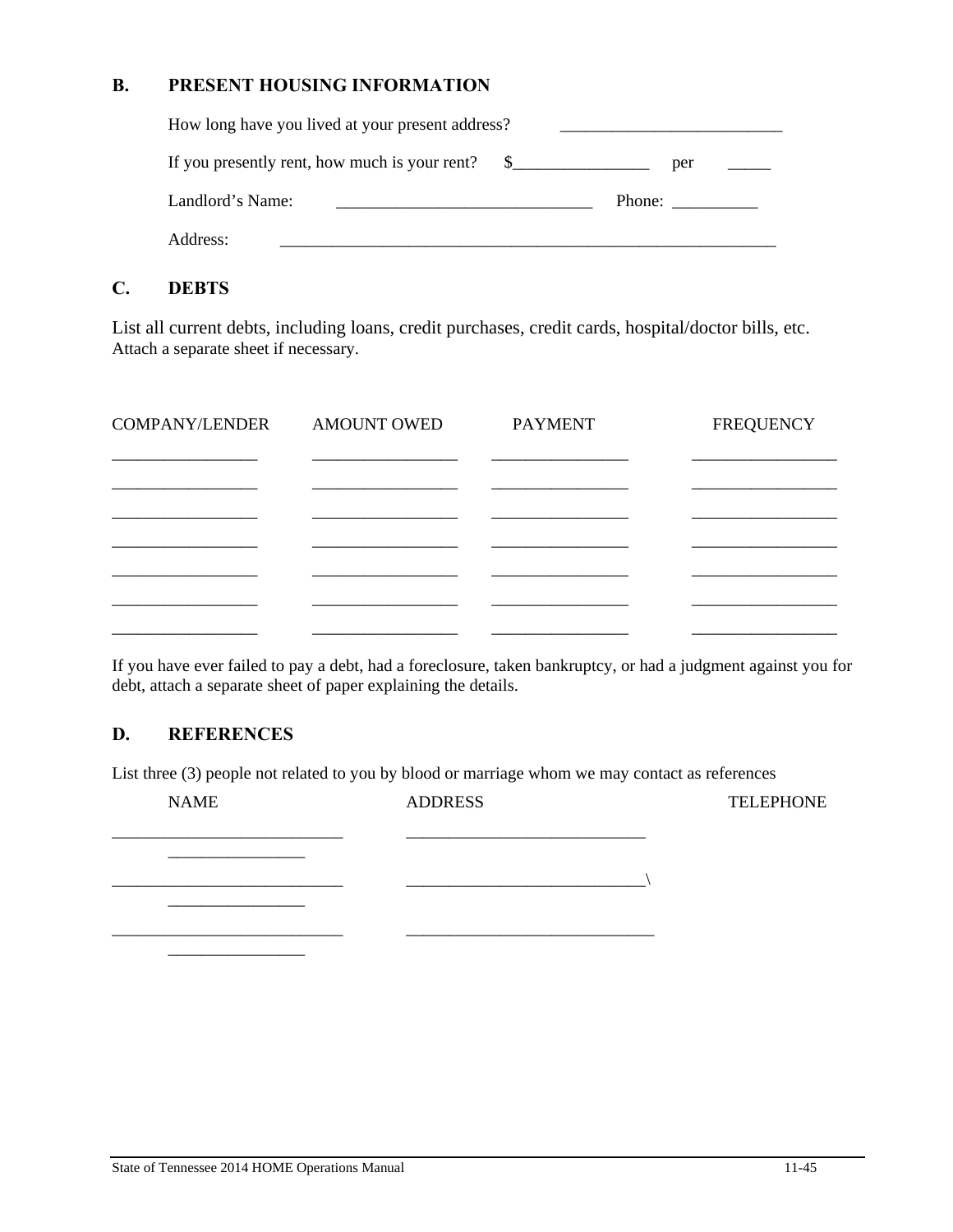# **E. INDIVIDUAL INCOME CALCULATION**

*Use one sheet for each family member*, including those without income. Mark N/A for areas which are not applicable to the individual. Signature of family member (or guardian for those under 18) is required.

**Name\_\_\_\_\_\_\_\_\_\_\_\_\_\_\_\_\_\_\_\_\_\_\_\_\_\_\_\_\_\_\_Age \_\_\_\_\_\_\_\_\_\_\_\_\_\_\_\_Sex \_\_\_\_\_\_\_\_\_\_\_\_\_\_\_\_** 

Last 4 digits Social Security #\_\_\_\_\_\_\_\_\_\_ Do you receive Food Stamps? Yes\_\_\_\_ No\_\_\_

#### 1. **DO YOU WORK? LIST ALL EMPLOYERS AND WAGES. Attach 60 days most recent pay stubs**:

| EMPLOYER | <b>TYPE OF WORK</b> | <b>HOW OFTEN PAID</b> | <b>GROSS PAY FROM</b><br><b>CHECK STUB</b> |
|----------|---------------------|-----------------------|--------------------------------------------|
|          |                     |                       |                                            |
|          |                     |                       |                                            |
|          |                     |                       |                                            |

#### **2. DO YOU RECEIVE A BENEFIT CHECK (SOCIAL SECURITY, SSI, VA, AFDC, UNEMPLOYMENT, RETIREMENT, ETC.)? Attach current benefits statements or copies of 2 recent checks & check stubs.**

| WHO IS CHECK FROM? | <b>TYPE OF CHECK</b> | <b>HOW OFTEN PAID</b> | <b>GROSS PAY</b> |
|--------------------|----------------------|-----------------------|------------------|
|                    |                      |                       |                  |
|                    |                      |                       |                  |
|                    |                      |                       |                  |

#### **3. ARE YOU SUPPOSED TO RECEIVE CHILD SUPPORT, ALIMONY, OR REGULAR GIFTS OF MONEY? Attach of TN Child Support Enforcement System printout, bank statements.**

| <b>TYPE OF SUPPORT</b> | <b>AMOUNT</b> | <b>HOW OFTEN PAID</b> | <b>FOR WHICH FAMILY</b><br>MEMBER? |
|------------------------|---------------|-----------------------|------------------------------------|
|                        |               |                       |                                    |
|                        |               |                       |                                    |
|                        |               |                       |                                    |

#### **4. DO YOU HAVE SAVINGS, CHECKING ACCOUNTS, STOCKS, RETIREMENT, ADDITIONAL PROPERTY, OR OTHER ASSETS (DO NOT LIST YOUR CAR OR HOUSE) Attach IRS 1099 forms, bank statements, deeds.**

| <b>TYPE OF ASSET</b> | <b>NAME OF COMPANY</b><br><b>OR BANK</b> | <b>CURRENT VALUE</b> | <b>INTEREST EARNED</b><br><b>FROM ASSET</b> |
|----------------------|------------------------------------------|----------------------|---------------------------------------------|
|                      |                                          |                      |                                             |
|                      |                                          |                      |                                             |
|                      |                                          |                      |                                             |

#### **5. IF YOU RECEIVE NO INCOME, FILL IN THE BOX BELOW:**

| NAME | MINOR?<br>ARE YOU<br>$\mathsf{A}$ | . 18. HOW LONG UNEMPLOYED?<br>IF OVER |
|------|-----------------------------------|---------------------------------------|
|      |                                   |                                       |

I certify that the information about me in this application for housing assistance is true and correct and that the address listed is my principal residence. If assistance is approved, I will comply with all HOME rules and regulations. I am aware that providing false information on this application can subject me to criminal sanctions up to and including a Class B Felony.

#### **Signature:**  $\qquad \qquad$  **Date:**  $\qquad \qquad$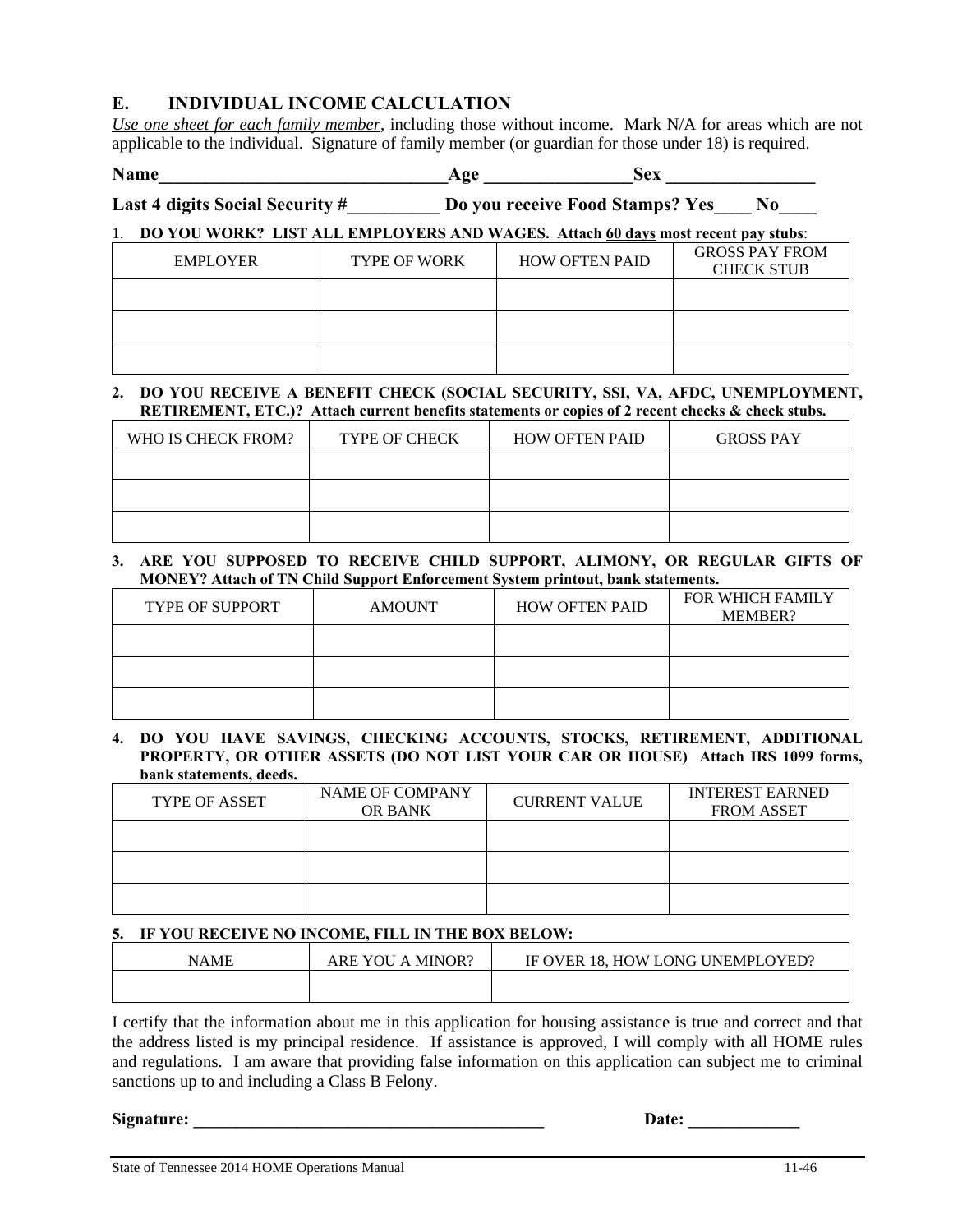# **F. FAMILY INCOME CALCULATION**

All information should come from Individual Income Calculation Sheets

1. Number in Household \_\_\_\_\_\_\_\_\_

Number with Income

Number without Income \_\_\_\_\_\_\_\_\_\_

2. Income Limits for \_\_\_\_\_\_\_\_\_\_\_\_\_\_\_\_\_\_\_\_\_\_\_\_\_\_ County. Dated\_\_\_\_\_\_\_\_\_\_\_\_\_\_\_\_\_\_\_ Show totals from Individual Income Calculations pages and convert to annual gross income. If there are assets, compare the current value of the asset to the actual income from the asset. If the current value is greater than \$5,000, multiply the current value by the passbook rate to determine the income from the asset.

| Family Members with Income):                               | Totals from Individual Income<br><b>Calculation</b> sheets |
|------------------------------------------------------------|------------------------------------------------------------|
|                                                            | $\frac{1}{2}$                                              |
|                                                            | $\frac{1}{2}$                                              |
| <u> 1980 - Johann Barbara, martxa alemaniar amerikan a</u> | $\frac{1}{2}$                                              |
|                                                            | $\frac{1}{2}$                                              |
|                                                            | $\sim$                                                     |
|                                                            | $\frac{1}{2}$                                              |
|                                                            |                                                            |
|                                                            |                                                            |

3. Calculate Total Household Gross Annual Income: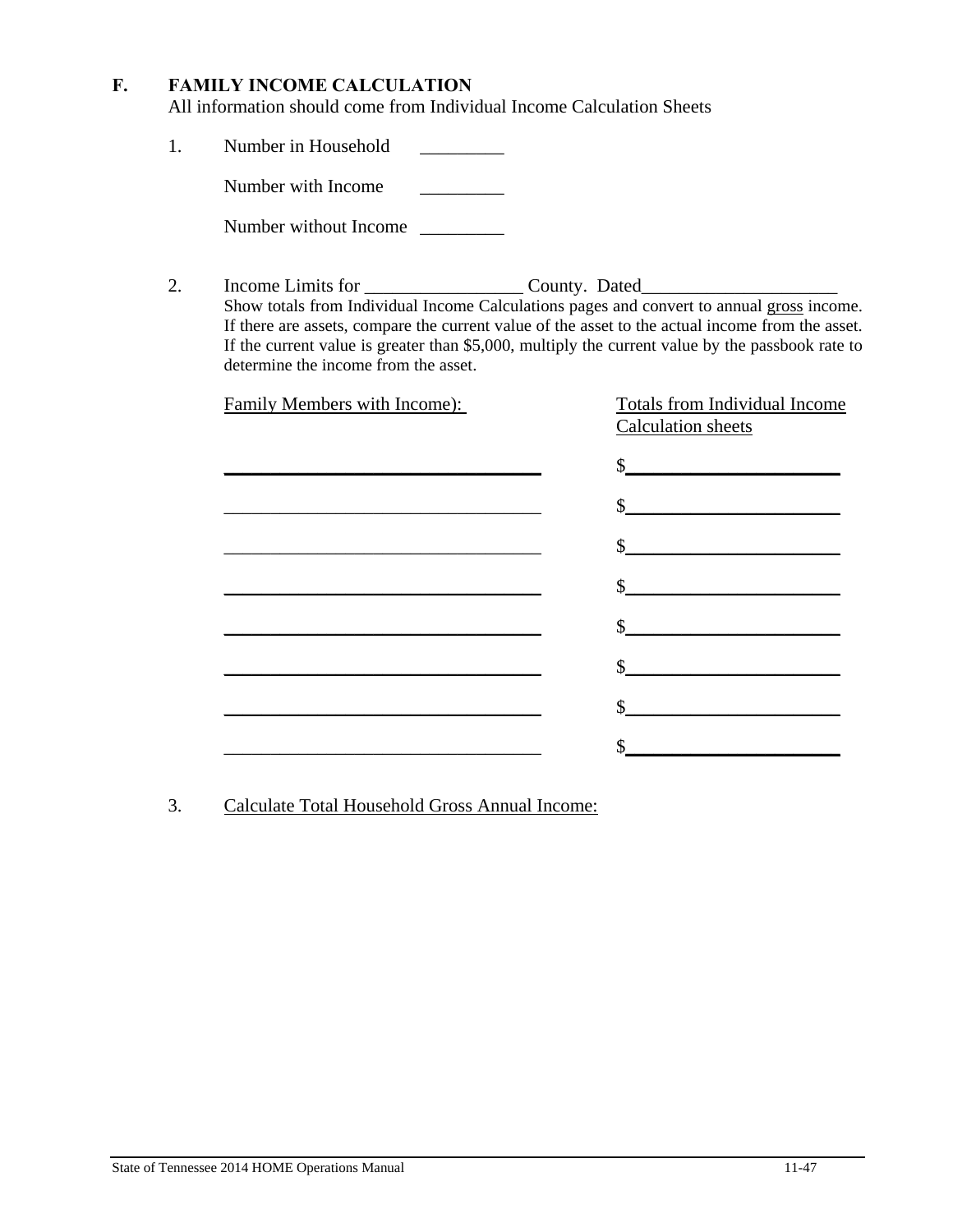# **H. CERTIFICATION AND AGREEMENT**

I certify that all the information above is complete, correct and true to the best of my knowledge. I understand that false or misleading information may result in the rejection of my application. I also understand that completion of this application in no way guarantees me that I receive rental housing. Further, I give permission to check any and all information and/or references contained herein, including but not limited to employers and landlords; and further, I also give permission to check my credit rating and the credit information contained herein either directly or through a credit reporting agency.

|                        |                                                                                                                       |                                                    | Date:                                            |  |
|------------------------|-----------------------------------------------------------------------------------------------------------------------|----------------------------------------------------|--------------------------------------------------|--|
| Applicant              |                                                                                                                       |                                                    |                                                  |  |
|                        | <u> 1989 - Johann Barbara, martin amerikan basar dan berasal dan berasal dalam basar dalam basar dalam basar dala</u> |                                                    | Date:                                            |  |
| Co-Applicant           |                                                                                                                       |                                                    |                                                  |  |
|                        |                                                                                                                       |                                                    | RETURN COMPLETED APPLICATION AND ATTACHMENTS TO: |  |
|                        |                                                                                                                       |                                                    |                                                  |  |
|                        |                                                                                                                       |                                                    |                                                  |  |
| Manager's Comments:    |                                                                                                                       |                                                    |                                                  |  |
| Prior Residence Check: |                                                                                                                       |                                                    |                                                  |  |
| Credit Check           |                                                                                                                       |                                                    |                                                  |  |
| Reference Check:       |                                                                                                                       |                                                    |                                                  |  |
| Police Check:          |                                                                                                                       |                                                    |                                                  |  |
| Disposition:           | Approved/Date:                                                                                                        |                                                    | Disapproved/Date:                                |  |
|                        | <b>Notified Date:</b>                                                                                                 | <u> 1989 - Johann Barbara, martin amerikan per</u> |                                                  |  |
| Date:                  |                                                                                                                       |                                                    |                                                  |  |
|                        |                                                                                                                       |                                                    | Manager's Signature                              |  |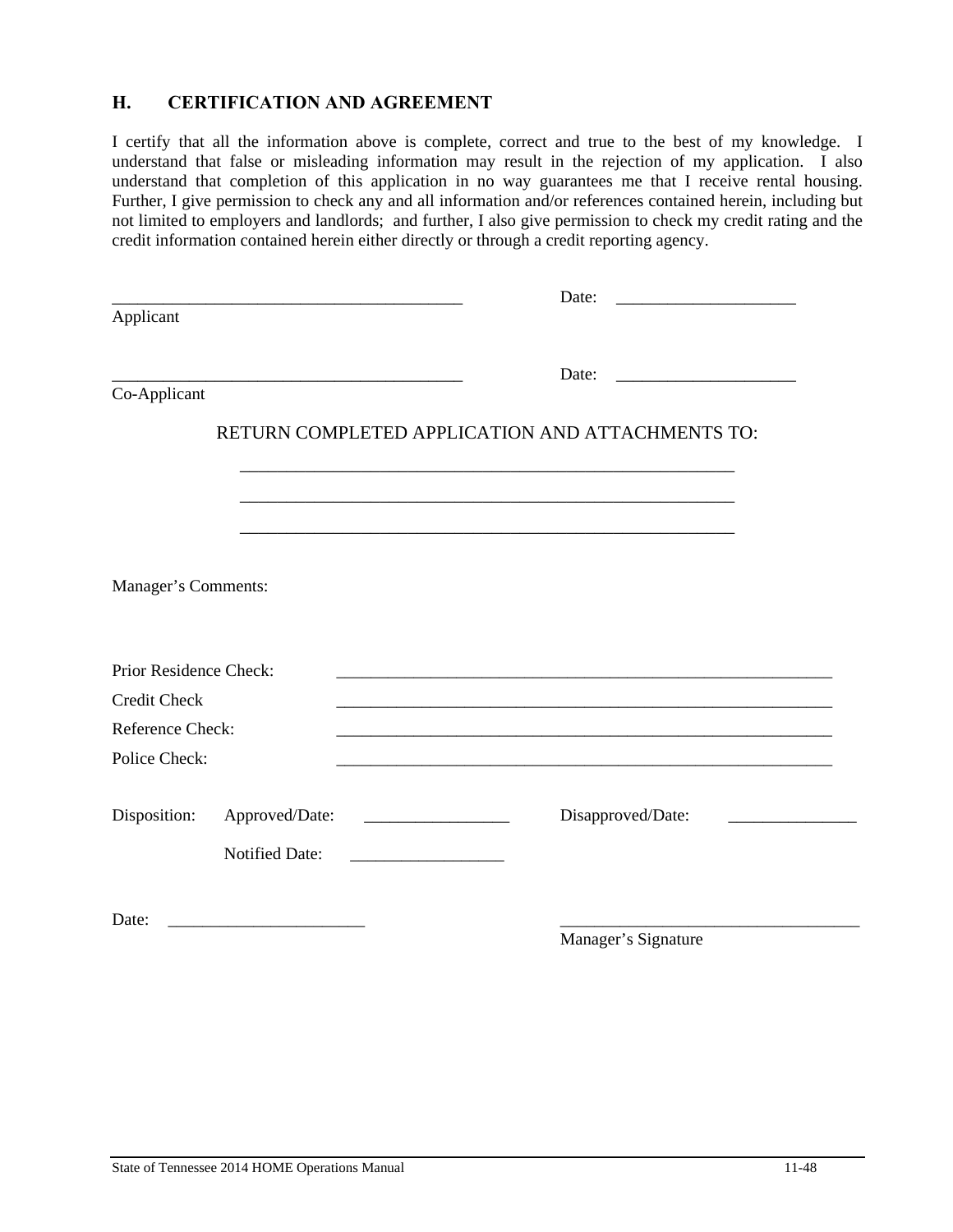# **APPLICANT CHECKLIST**

### PLEASE BRING:

- 1. Copies of the pay check stubs from the past two months or eligibility letters from social security or the Department of Human Services, or other verification of income.
- 2. A copy of your income tax form (1040, 1040EZ, etc.) for \_\_\_\_\_\_\_\_\_\_\_\_\_\_\_\_\_ year.
- 3. Copies of social security cards for *all* households members.
- 4. Copies of birth certificates for children, or written explanation of why birth certificates are unavailable.
- 5. Bank statements for the past three months.
- 6. Rent receipts or other verification of rent.
- 7. Other information or documents listed below: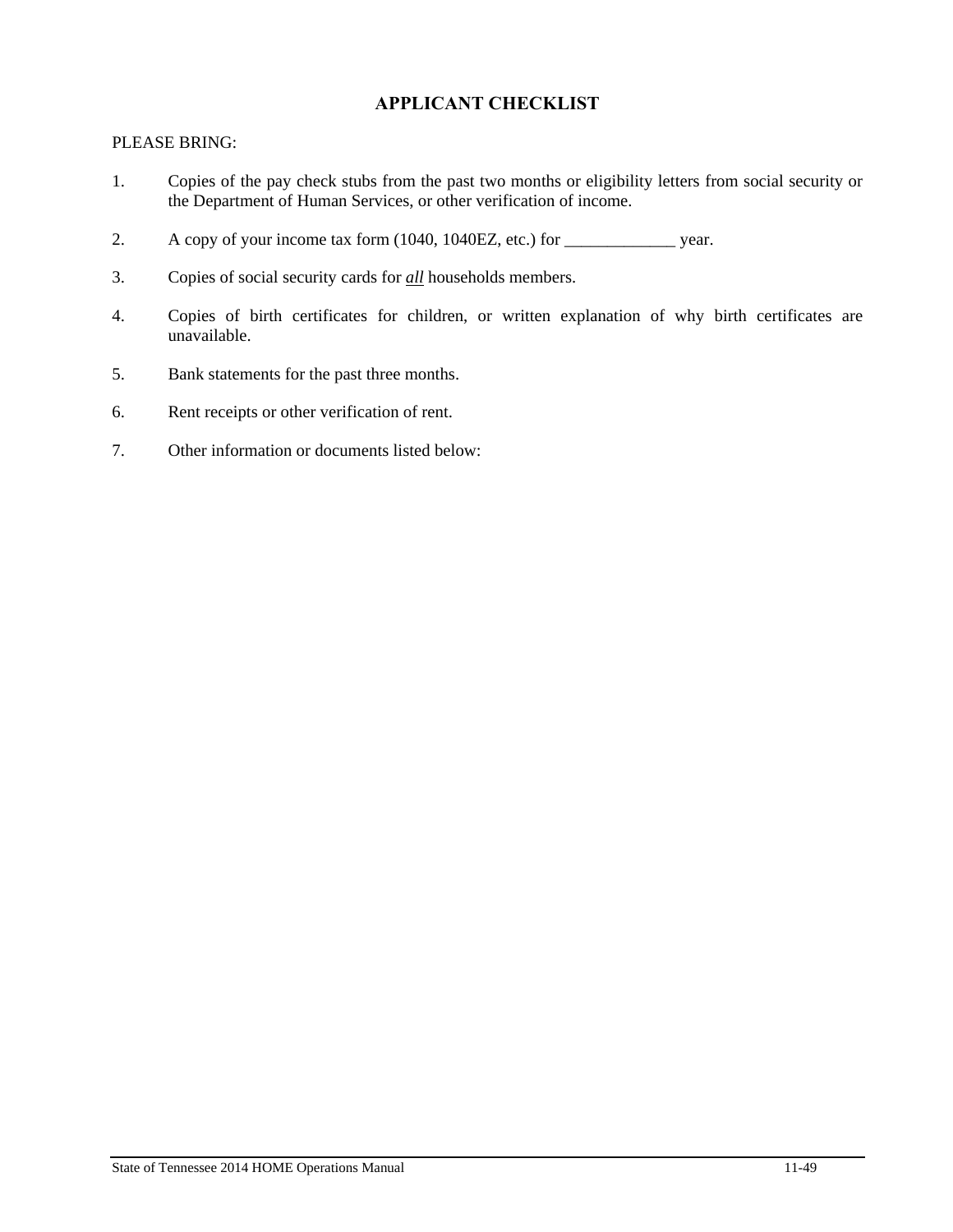# **HOME Program Eligibility Release Form**

Organization requesting release of information (Name, Address, Telephone and Date)

**Purpose:** Your signature on this HOME Program Eligibility Form, and the signatures of each member of your household who is 18 years of age or older, authorizes the above-named organization to obtain information from a third party relative to your eligibility and continued participation in the:

HOME Homeownership Program HOME Rental Rehabilitation Program HOME Homeowner Rehabilitation Program HOME Rental New Construction Program

**Privacy Act Notice Statement**: The Department of Housing and Urban Development (HUD) is requiring the collection of the information derived from this form to determine an applicant's eligibility in a HOME Program and the amount of assistance necessary using HOME funds. This information will be used to establish level of benefit on the HOME Program; to protect the Government's financial interest; and to verify the accuracy of the information furnished. It may be released to appropriate Federal, State, and local agencies when relevant, to civil, criminal, or regulatory investigators, and to prosecutors. Failure to provide any information may result in a delay or rejection of your eligibility approval. The Department is authorized to ask for this information by the National Affordable Housing Act of 1990.

**Instructions**: Each adult member of the household must sign a HOME Program Eligibility Release Form prior to the receipt of benefit and on an annual basis to establish continued eligibility. Additional signatures must be obtained from new adult members whenever they join the household or whenever members of the household become 18 years of age.

NOTE: THIS GENERAL CONSENT MAY NOT BE USED TO REQUEST A COPY OF A TAX RETURN. IF A COPY OF A TAX RETURN IS NEEDED, IRS FORM 4506, "REQUEST FOR COPY OF TAX FORM" MUST BE PREPARED AND SIGNED SEPARATELY.

Head of Household – Signature, Printed Name and Date Family Member HEAD

X

Other Adult Member of the Household – Signature, Printed Name and Date Family Member #3

X

**Information Covered:** Inquiries may be made about items initiated by applicant/tenant.

|                                                                                                                | Verification<br>Required | <b>Initials</b> |
|----------------------------------------------------------------------------------------------------------------|--------------------------|-----------------|
| Income (all sources)                                                                                           |                          |                 |
| Assets (all sources)                                                                                           |                          |                 |
| Child Care Expense                                                                                             |                          |                 |
| Handicap Assistance Expense<br>(if applicable)                                                                 |                          |                 |
| Medical Expense (if applicable)                                                                                |                          |                 |
| <b>Federal Preferences</b>                                                                                     |                          |                 |
| <b>Other Preferences</b>                                                                                       |                          |                 |
| Other (list)                                                                                                   |                          |                 |
| Dependent Deduction<br><b>Full-Time Student</b><br>Handicap/Disabled<br><b>Family Member</b><br>Minor Children |                          |                 |

**Authorization:** I authorize the above-named HOME Grantee and HUD to obtain information about me and my household that is pertinent to eligibility for participation in the HOME Program.

I acknowledge that:

- (1) A photocopy of this form is as valid as the original
- (2) I have the right to review the file and the information received using this form (with a person of my choosing to accompany me).
- (3) I have the right to copy information from this file and to request correction of information I believe inaccurate.
- (4) All adult household members will sign this form and cooperate with the owner in this process.

Other Adult Member of Household – Signature, Printed Name and Date Family Member #2 X Other Adult Member of the Household – Signature, Printed

Name and Date Family Member #4

X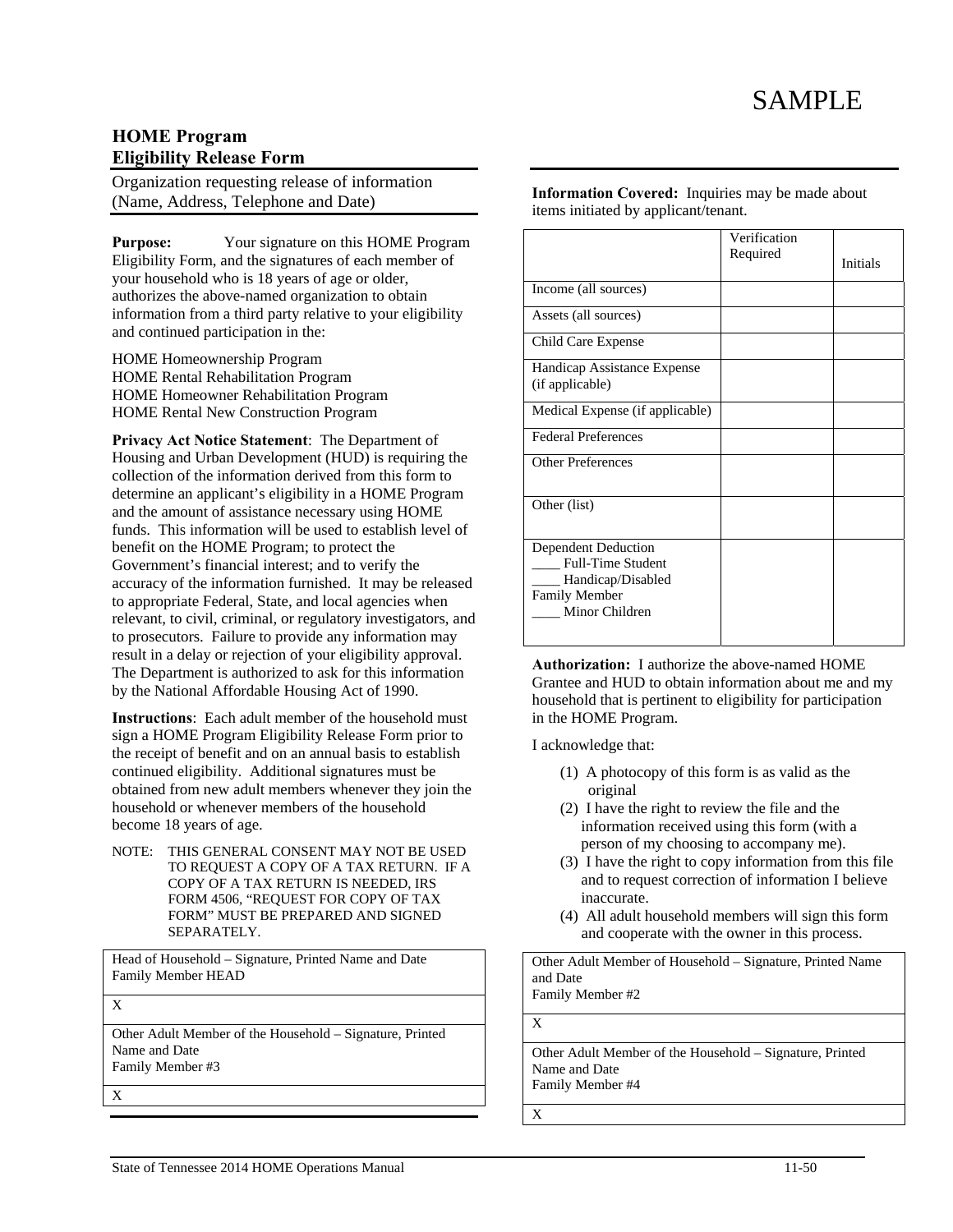# SAMPLE

# **VERIFICATION OF ASSETS ON DEPOSIT**

| <b>Checking</b><br>Account#                                                                                                                                                                                                                                              | Average<br><b>Monthly</b><br><b>Balance for</b><br><b>Last 6 Months</b> | <b>Current</b><br><b>Interest Rate</b> |                                                                                                                         |  |  |  |  |  |
|--------------------------------------------------------------------------------------------------------------------------------------------------------------------------------------------------------------------------------------------------------------------------|-------------------------------------------------------------------------|----------------------------------------|-------------------------------------------------------------------------------------------------------------------------|--|--|--|--|--|
| <b>Savings</b><br><b>Accounts #</b>                                                                                                                                                                                                                                      | Current<br><b>Balance</b>                                               | <b>Current</b><br><b>Interest Rate</b> |                                                                                                                         |  |  |  |  |  |
| <b>Certificate of</b><br><b>Deposit Account</b><br>#                                                                                                                                                                                                                     | Amount                                                                  | Withdrawal<br>Penalty                  | Current<br><b>Interest Rate</b>                                                                                         |  |  |  |  |  |
| IRA, Keogh, Retirement Accounts                                                                                                                                                                                                                                          |                                                                         |                                        |                                                                                                                         |  |  |  |  |  |
| Account#                                                                                                                                                                                                                                                                 | <b>Amount</b>                                                           | Withdrawal<br><b>Penalty</b>           | <b>Current</b><br><b>Interest Rate</b>                                                                                  |  |  |  |  |  |
| <b>Money Market</b><br><b>Funds</b>                                                                                                                                                                                                                                      | Amount<br>(Average 6<br>month Balance)                                  | <b>Interest Rate</b>                   |                                                                                                                         |  |  |  |  |  |
| Signature of the state of the state of the state of the state of the state of the state of the state of the state of the state of the state of the state of the state of the state of the state of the state of the state of t<br>0r<br><b>Authorized Representative</b> |                                                                         |                                        |                                                                                                                         |  |  |  |  |  |
| <b>Title:</b>                                                                                                                                                                                                                                                            |                                                                         |                                        |                                                                                                                         |  |  |  |  |  |
| (Signature of Applicant<br><b>Telephone</b>                                                                                                                                                                                                                              |                                                                         |                                        |                                                                                                                         |  |  |  |  |  |
|                                                                                                                                                                                                                                                                          | Date:                                                                   |                                        | WARNING: Title 18, Section 1001 of the U.S. Code states that a person is guilty of a felony for knowingly and willingly |  |  |  |  |  |

**making false or fraudulent statements to any department of the United States Government.**